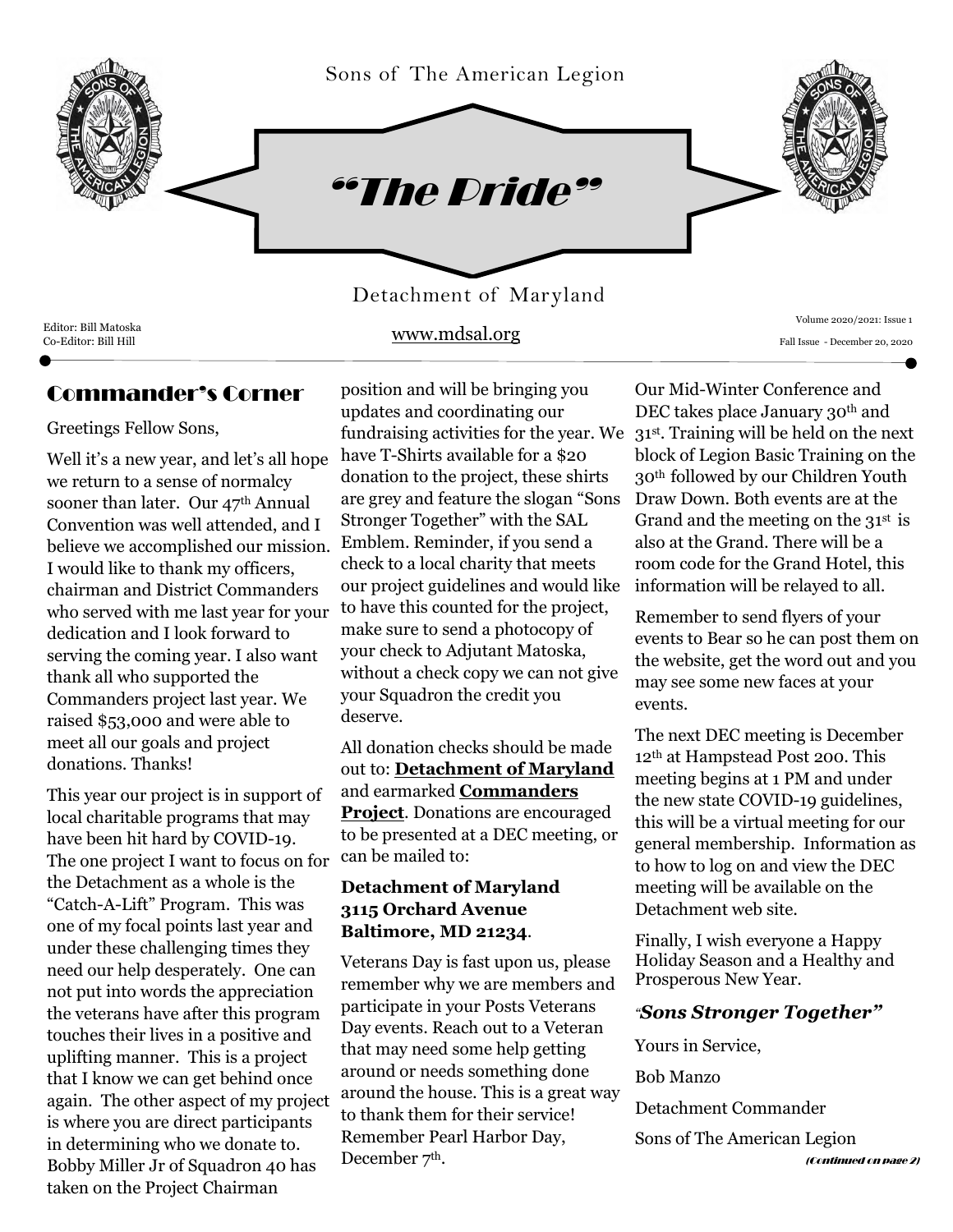#### (Continued from page 1)

# **Adjutant's Corner**

**Fall D.E.C.:** The next Detachment Executive Committee Meeting will be called to order by Commander Manzo, on December 12, 2020 at 1:00 P.M. and will be a virtual meeting for all members unless you receive an invitation to attend in person by myself. The new state guidelines will only permit a gathering not to exceed 25 people. The meeting is being hosted at Hampstead Post 200, located at 4600 Legion Lane, Hampstead, MD 21074.

### **Winter DEC & Training Session:**

Note: All events for this weekend will be held the **The Grand Hotel** in Ocean City, Maryland.

The Mid-Winter Detachment Executive Committee Meeting will held at The Grand Hotel on January 31st which also includes; Mid-Term Squadron Officers Training and The Children & Youth Draw Down on January 30, 2021. All of these events will take place in the ballroom on the fourth floor to allow for safe distancing.

For Draw Down tickets or general information, please contact our Vice Commanders.

There will be a Chinese Auction at the Draw Down event that needs everyone's help and support. All of the proceeds realized from this auction are earmarked for the George Grossnickle Memorial Scholarship Program. The Scholarship Committee needs items donated to auction off for this event. If you, your squadron or district can donate to this most worthy cause, please bring to the December DEC Meeting. Any assistance would be greatly appreciated. The first

recipient of a \$2000 grant form this program will be awarded in April 2021 for the fall semester in 2021. Please be advised that special hotel rates have been arranged with the Grand Hotel and reservations are available at this time, so please contact them and ask for the SAL rates. Of course all of this is contingent upon the current regulations in place.

Yours In Service,

Bill Matoska

Detachment Adjutant

matoskaw@yahoo.com

443-710-9664

### Commander's Project

"Sons Stronger Together"

What a great slogan for a great group of individuals in our Detachment and all over. The last year has been a challenge for so many, and Commander Manzo, knows that together we will overcome it all and rise up stronger than ever. This year for his project he wants the Squadrons to give to Legion programs along with programs in your community to help them bounce back from this past year.

There are many programs to pick through and if you need any help reach out and we will help you.

Catch A Lift, Maryland Special Olympics, Scouts, and many others that we have supported for years all fall under what the Commander wants you to do. We will share more information at our next DEC.

Anyone still needing to purchase this year's Commanders t-shirt just reach out and let us know and we will try to get to you. I am proud to serve this year as the project chairman; and will be happy to assist you in getting shirts and

getting answers to any questions that you may have.

Please send me an email with your request to bdigital262@yahoo.com or call me at 443-986-3493, if I do not have the answer you are looking for I will try to get it for you.

Sons Stronger Together,

Bobby Miller II

Project Chairman

### FARMING FOR **MEMBERSHIP** OR MEMBERS



A new year, a new theme, and a new chance to reach our membership goal. The membership goal this year will be 16,000 members, that is 12 more than we ended with last year. So far, we have been ahead of the goal dates set by National. See the dates on the closing page of the Pride.

Each district commander will be given a straw hat to take with them and at the DEC meeting a shovel with the position the district is in at that time. The district in 7th place will receive a small shovel.

I will give a \$50.00 donation to the commander's project in the name of the first district to reach 3-star status and a \$100.00 donation for the first district reaching 4-star status.

Each squadron should look at mysal.org and consider using this to pay their membership dues. It makes things easier and takes out the middleman in the process of submitting your members.

Yours in Service, Mark Fayer, Sr.

Membership Chairmen

1 st Vice Commander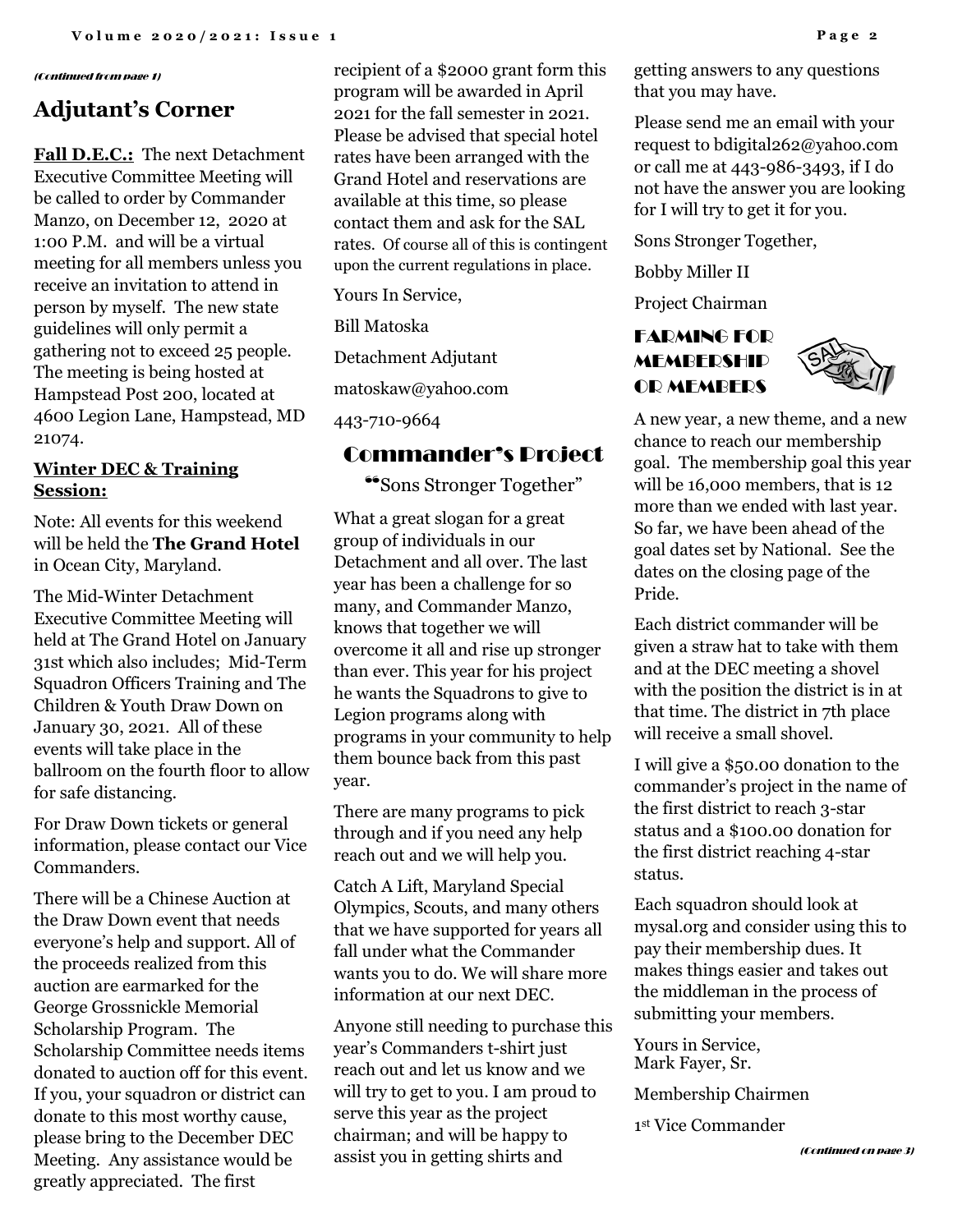(Continued from page 2)

## Americanism Report

I hope everyone and their families are well and staying safe during these crazy times! It is good to see the Posts opening up again with the Sons getting back to business. As usual, we will again be concentrating on Boys State, NEF, Scouting, Flag Replacement, Flag Etiquette, and Community Affairs. With your support I know we will have another successful year.

As we hit the "Reset" button and start another Legion Year… remember to track your hours and donations. We have many tools available to help us record dates, times, and monetary donations that will make the Consolidated Report easier and more accurate. It is never too early to start working on the end of the year reports.

And finally, remember to say "Thank You" to a Veteran. I wish all our Veterans a Happy Veterans Day on Wednesday November 11, 2020.

Yours in Service,

Joe Weik

*Americanism Chairman* 

# THE BOYS STATE UPDATE Report:

Due to the pandemic there was no Boys State Committee or Staff meeting or the Boys State Staff crab feast. The program was not held due to the pandemic.

The dates for the 2021 Maryland Boys State program usually start on Father's Day and ends the following Saturday after their graduation ceremony. As of this article being written there has been no word on the dates for it to be held or where it will be held. As information is available it will be provided to your American Legion Post officers for communicating.

Dennis J. Renehan Committee Chairman Boys State Staff CIC of Fort City [dawgtrucker@yahoo.com](mailto:dawgtrucker@yahoo.com) 410-330-3003

### **National Emergency Fund:**

The 2020 Atlantic hurricane season has been the second-most active on record, with 25 named storms already and the season not officially over until Whether is volunteering at a local Nov. 30.

A record 10 of those named storms have made landfall in the United States — most recently Hurricane Delta, which made landfall near Creole, La., on Oct. 9. Delta was the fourth hurricane to strike Louisiana this year, tying a record.

In the aftermath of these storms and other natural disasters, The American Legion's National Emergency Fund (NEF) is available to American Legion and Sons of The American Legion members, and Legion posts, affected by declared natural disasters.

I know we are in difficult times and donations may be hard to come by, but the need is great and the pain real. This year I am asking if each Squadron can donate 25 cents per member or more. If we can raise over \$4,000, we can at least match last year.

Thank you in advance for your support.

For God and Country

Bill Stem PDC/NEF Chairman

**If you need assistance, please contact…**

**WWW.LEGION.ORG/ EMERGENCY/APPLY**

#### **Community Affairs:**

Unfortunately we are still unable to have our annual Fisher House Picnic due to COVID-19. I can assure you that once the restrictions are lifted, we will be back making lunch for the families of our injured veterans.

Detachment Commander Manzo has asked that we give back to our communities during this pandemic. nonprofit or simply helping a neighbor in need, it's important that we work together and assist our local families with the holidays around the corner.

Now that we are in the fall season, take a few hours out of your schedule to assist a veteran by raking leaves or cleaning up their yard. You can also help any of your elder or disabled neighbors with any work that is needed around their house or yard. They will appreciate your assistance towards making their lives easier.

I know many of us have business schedules, and volunteering time may not be an option. A good number of local not-for-profit organizations such as food banks or clothing drives are in need of nonperishable food or winter coats. Your squadron can also make a cash donation if needed.

I wish everyone a Happy Thanksgiving and I asked that you take a few hours out of your schedule to help a person in need around your local community.

Community Affairs Chairman,

Joe Lohman Squadron60@verizon.net

#### **Five-Star Program:**

The Five-Star award program is for all members of The Sons of The American Legion who show dedication and knowledge in the Five-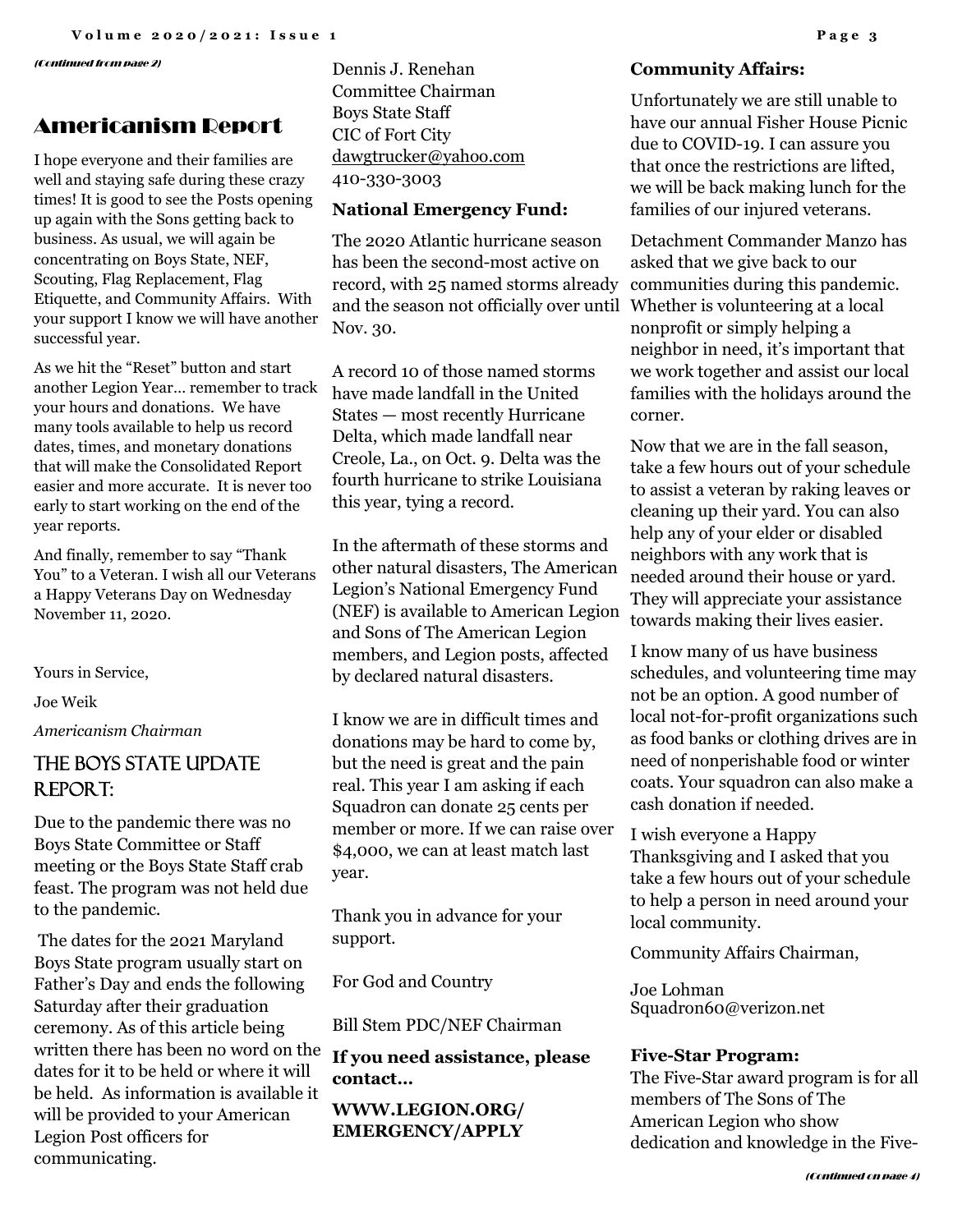#### (Continued from page 3)

Point program of service consisting of the following: Patriotism, Citizenship, Discipline, Leadership and Legionism.

If you would like additional information, please contact PNC Bill Sparwasser.

#### **Flag Replacement:**

As we begin another year, we encourage all Squadrons to continue to participate in this program to honor our Military (Past and Present) and our great Country. The rules will remain the same as last year. Continue your support. Forms for all programs as well as the Detachment's schedule for the year 2020-2021 can be found at mdsal.org. At this time, we are not sure on the awards for this year but will update you as soon as we do.

 Think about what you can do to help your Post as well, like purchasing flags for Veteran Holidays, flags for gravesite ceremonies etc. Make sure you keep proper records for the end of the year.

 We are looking forward to another great year with a lot of activities throughout the State. Be safe in your travels and you should always wear protective gloves when placing or replacing flags.

Any questions I can be reached at saljerry@comcast.net or at 443-807- 1131.

Jerry Saunders Sr.

Chairman

Flag Replacement Program

# Children & Youth Corner

I am looking forward to a great year serving as your Children and Youth Chairman for 2020-2021 under the guidance of Commander Manzo.

Remember that our children are our greatest resource and with the help of every member we can make this a banner year helping the children of our community. Every Squadron should pick at least one, if not more, Children and Youth program that they can and will support throughout the year.

If you have any questions or ideas about our Children and Youth programs, please contact me or the appropriate Committee Chair. I am looking forward to working with this year's team of guys and providing you with as much information as possible about the Children and Youth programs.

Yours in Service,

Children & Youth Chairman Larry Ford

[lafltd@comcast.net](mailto:lafltd@comcast.net)

443-413-4710

### Casey Cares Newsletter

One It has been a tough year for all. Hopefully, we can get back on track with our fund raising. At the Casey Cares Foundation their programs were never on hold. During this pandemic, their families need support now more than ever.

Our donations help in so many ways. We can provide the homebound children with movie and pizza at home. Also provides a sick child a birthday gift. These are just a couple of things and there is so many more our donations help.

Please at your next meeting make some plans for any kind of donation to the Casey Cares Foundation. You can log onto CaseyCares.org for more info on how you can help.

Robert Keys (Bob)

Chairman-Casey Cares

Cell 443-756-1152

keysrak@Verizon.net

## Toys For Tots

This year is going to be a very challenging year for some of our Tots. I am asking for all our squadrons throughout the Detachment to please dig down deep and help make this year a success for our kids at Christmas. I'm sure that some of our SAL members have been hit with hard times themselves and understand it isn't going to be easy for all, but there are many out there that are blessed so I am asking those of you that can to please bring an unwrapped toy to our next DEC meeting held on Saturday December 12th at the Hampstead American Legion Post #200 so we can help make this year a great one for Toy's for Tot's. Monetary donations are also acceptable, and I will make sure that the donation will be distributed where needed the most. Let us bring happiness to children at Christmas!

Happy Holidays to everyone, Toys for Tots Chairman Tom Clavell

# Special Olympics— Maryland

The comments below are an extract of a message from Maryland Special Olympics, website..

Dear Supporter,

As we celebrate our 50th Anniversary we're launching our Experience Inclusion campaign, which will extend for the years to come, with the goal of raising \$10 million in new revenue while simultaneously delivering 150,000 "inclusion experiences" through the end of 2023. The Experience Inclusion campaign will support efforts to fulfill our vision of having 20,000 athletes training and competing by 2025. Over the last seven years, your investment in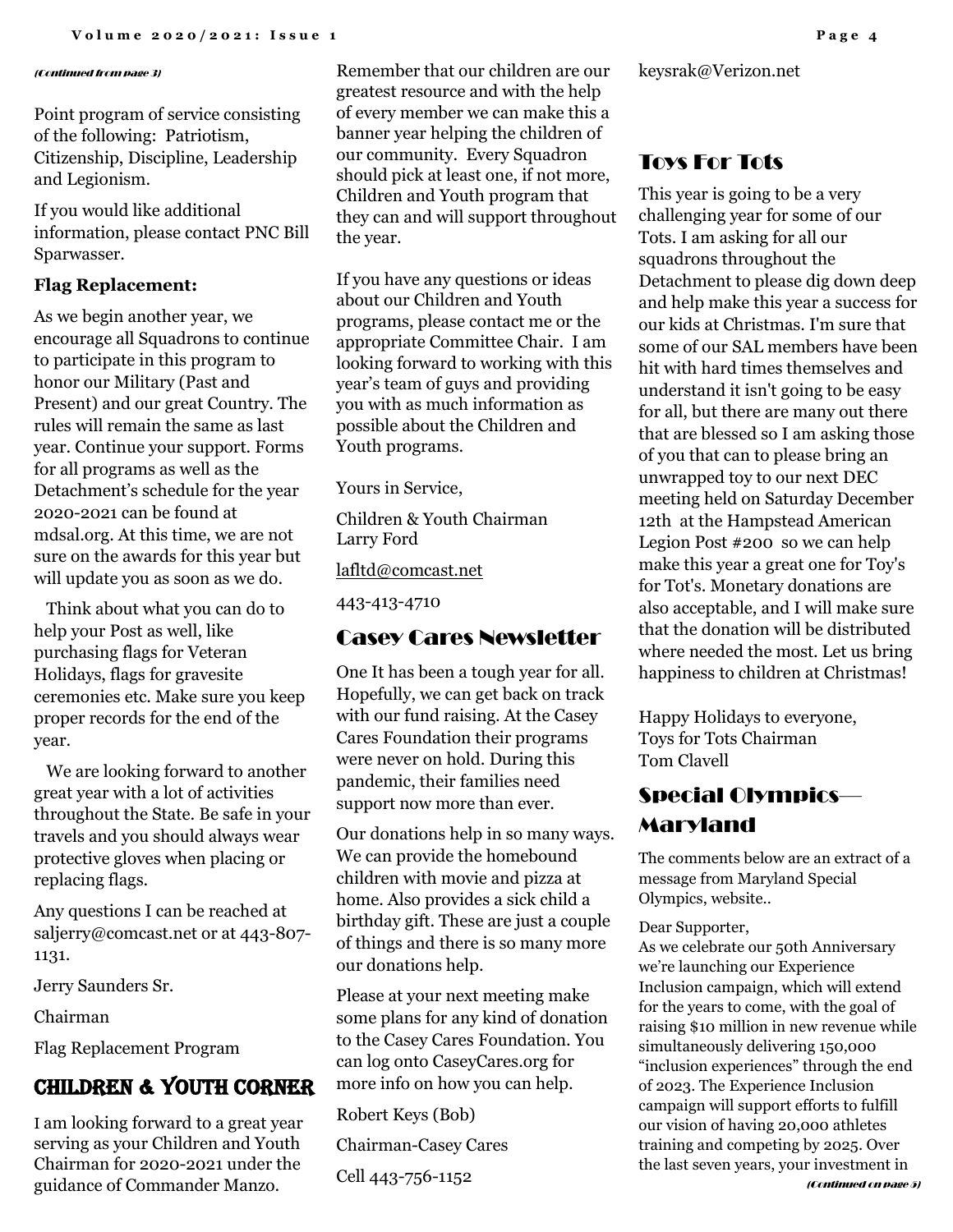#### (Continued from page 4)

our program has transformed the lives of our athletes and helped us grow participation by  $32\%$  — up 2,145 athletes from 6,571 to 8,716. While COVID-19 has limited the scope of our programming, we remain committed to reaching our athletes who participate free of charge, and your support is critical to sustaining current programs while also supporting new initiatives. The Experience Inclusion campaign is designed to transform lives and communities throughout Maryland by engaging individuals without intellectual disabilities with our athletes through meaningful interactive experiences. These experiences include sport-related opportunities like volunteering as coaches, event management team members, and day of competition personnel. Additionally, individuals can participate as Unified® Sports teammates. Special events like our Virtual Torch Run, Over the Edge, Corporate Plunge Teams, Maryland Plunge Teams, and business team building sessions (sales meetings, all staff meetings, c-suite team meetings, etc.). If you are interested in scheduling an Inclusion Experience, please head to our new website page and fill out the request form.

Finally, you will be pleased to hear that our athletes are slowly, safely returning to practice. Since mid-July, we have had 258 athletes return to practice in groups of 10 or less to train in track and field, golf cycling, bocce, distance running, kayaking, soccer, flag football, and tennis. While we will not have statelevel, large group competitions this fall, we will have a number of competitions this fall starting with a golf tournament on September 19th. Additional competitions will be held through October 17th. These will be our first competitions since COVID-19 brought our programs to an abrupt halt in March.

On behalf of all of our athletes, families, coaches, and volunteers, thank you for making a difference in their lives. Through sport, you are helping create a world where opportunity is not limited

by disability.

Sincerely, James C. Schmutz President & CEO

The Polar Bear Plunge is part of Maryland's history. For the past 25 years, thousands of plungers have jumped into the icy waters of the Chesapeake Bay all in support of Special Olympics Maryland. Your dedication to our 8,716 athletes is impactful and has created countless inclusion experiences across the state of Maryland.

### **We are excited to say that the 2021 Polar Bear Plunge will go on!**

Help us reach our goal of \$3 million this year and register for the 2021 Plunge, today!

See you soon,

Eddie Souder ~ Chairman

eddie.souder@verizon.net

301-706-3960

### Boy Scouts

Well here we go off to another year and I never get tired of talking about the scouts. We all know the scouts can always use funds for various projects that they are always trying to create for the scouts. So as always, I am asking you all to don't forget our scouts. Please find a way put the scouts in your budget for this year.

On the home front I went to the southern Maryland youth camp to look at the air rifle range we donated to during my year and it looks great. We will soon be getting the plaque for the area that Mr. Brown said he would install for us. So, thank you for that. There were scout and range masters there and were very impressed and gave Our SAL a great big thank you for the range.

There was a little money left over in

which they are going to take and have a shed built right by the range to store all the equipment used for the range. As soon as plaque is complete, I will let everyone know. As for the range in Broad Creek still no word from them. Again, thank you ahead for any donations.

#### Thank you,

PDC Dave Hullihen

Chairman Boy Scouts Committee

#### Douglas Henley Memorial

#### LAPS OF LOVE

Thank You For Your Support!!

To all the Squadrons, Units, Post, Sponsors and participants. I would like to Thank everyone that made this year's Doug Henley Memorial Laps of Love another success. Over \$7,000.00 dollars was raised before we ever even stepped on Ocean City's Boardwalk.

That means Special Olympics of Maryland, Child Welfare Foundation and Casey Cares all will get donations from our Detachment based on the money raised. How much better can you feel then knowing you have helped our Children and Youth Programs?

Now start thinking about next year, we hope to have it back in June as we get back to normal and raise even more for the programs. If you were not a sponsor this year plan on being one next year. Just have a 50/50 a night or two at your post and use that money to help our programs. If you need any help or have any questions just reach out and I will help you in any way I can.

Thanks Again For All Your Help.

Serving Those That Served,

Don "JR" Hall (PDC)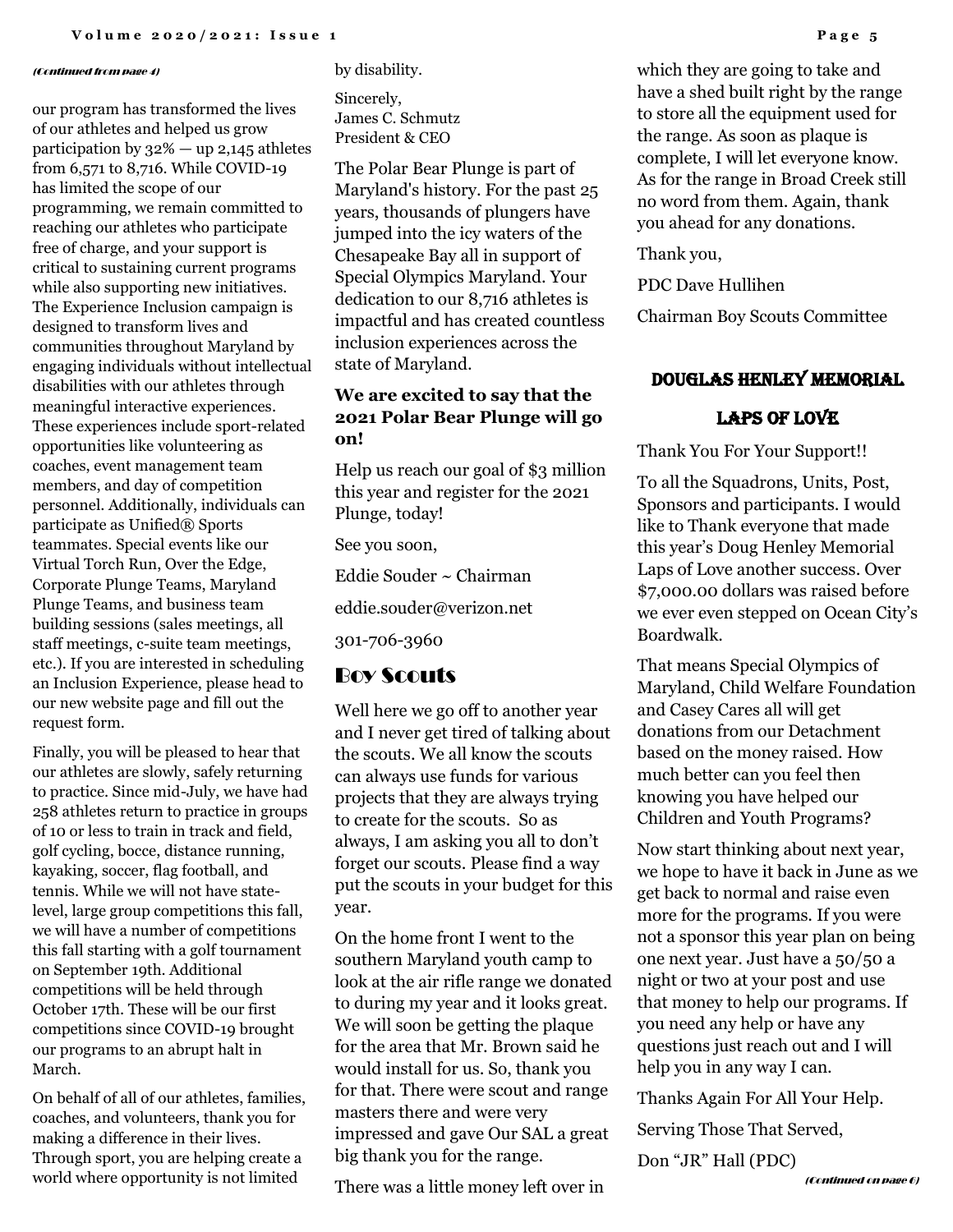#### (Continued from page 5)

### Legislative Alert!

This was a very important election year and I hope you all exercised your right to vote and encouraged others to as well. Get involved, take action, stand up and be counted, fight for our Veterans. Maryland senators are Ben Cardin and Chris Van Hollen. Maryland congressmen are by districts and you can find your representative at congress.gov then enter your address and it will show you your representative. Then click on their name and it will bring you to another screen where you can request a meeting, send an e-mail to them, request a flag or a tour, agency help and constituent services. Try it out and send them an e-mail. More information on legislative issues and to sign up for legislative alerts on the National web site at: http:// www.legion.org/legislative. I am also asking you to sign up for alerts you will receive and be able to respond from your phone. It is Voter Voice and the sign up site is: https:// www.votervoice.net/ AmericanLegion/home.

The Legislative commission is a very important part of Sons of The America Legion. At Washington Conference in March the Legislative agenda for the 116th Congress, second session was published. The priorities were distributed. The top priorities for this year: Toxic exposures and burn pits; Health care for women veterans; Support VA's Suicide-prevention efforts; Reaffirm commitment to our allies; Fully fund a superior national defense; Pay the Coast Guard; Implement, oversee recent laws; Protect the GI Bill; Help end veteran homelessness; Support for Gold Star families and Protect the American Flag. I can send you a copy of the agenda and point papers which goes into much more detail,

just e-mail me and I will send it to you. I am asking each of you to learn about one or two items that you are interested in and then contact your representatives and talk to them about those issues. We need to help take care of our Veterans. I will still send out e-mails when I get them but most of the time, we need to act fast and e-mails are not the way to do business.

Tom Deal (PDC)

Legislative Chairman

[tom.deal@verizon.net](mailto:tom.deal@verizon.net)

### VAVS Variety

Happy belated Veterans Day!!!!

A note from the Perry Point service specialist Brandi Sima has informed us that our holding pattern continues with volunteers returning to campus and we still do not have a timeline for when that might happen.

We are looking at virtual opportunities, including the phone buddy program, which has been well received by Veterans. Thank you to those who are making a difference by keeping Veterans company, even if only over the phone. Other options are connecting with the units for interactions via Webex (a public forum similar to Zoom, but approved by VA for use) or sending in recorded content…if you're interested in possibly doing something (film a nature walk to share, play a piano or other instrument from home, do an art class), please let us know. You can contact Brandi at brandi.sima@va.gov.

If you haven't checked it out already, we have a new means for communication with us and other VAMHCS Voluntary Service staff and volunteers. A private Facebook page has been created. You can find it here: https://www.facebook.com/ groups/vamhcsvolunteers. This is

for current, active VA Maryland Health Care System volunteers only. There will be 3 questions you need to answer about your volunteer status when you first sign on. After your current status is verified you will be approved to be a member. This is a VAMHCS wide volunteer site, so you may find some familiar faces from Perry Point as well as folks from Baltimore and Loch Raven. Quite a few of you have signed up and posted, so thank you and we hope you will enjoy this new platform for communication! There are pictures and a video posted of our drive thru awards ceremony… and we thank those of you who have added your own comments and pictures!

If you have not joined the group yet, but would still like to see some pictures from the drive thru awards ceremony, check out this video done by Ming in our Community Outreach office who graciously attended to take pictures during the event. https://youtu.be/wUyJa4ziN40 Heroes Haven held their annual hunt week in October and the event was very successful. There was 4 new veterans that recently joined the program and 10 Alumni veterans returned for this annual event. All members that joined the program this year are all from the State of Maryland.

Unfortunately as with many other fund raisers this year, Heroes Haven was forced to cancel their annual crab feast due to COVID-19. If you are interested to donating to the program, check out their Face Book page at 'Heroes Haven, Inc.'

#### **Loch Raven Medical Center**

General VA news relating to CIOVID 19. The latest information from the VA on the return of volunteers is that until the VA goes into Phase 3 of their Moving Forward program and that a vaccine is available to the volunteers, volunteers will not go back until at least next year, possibly in the spring.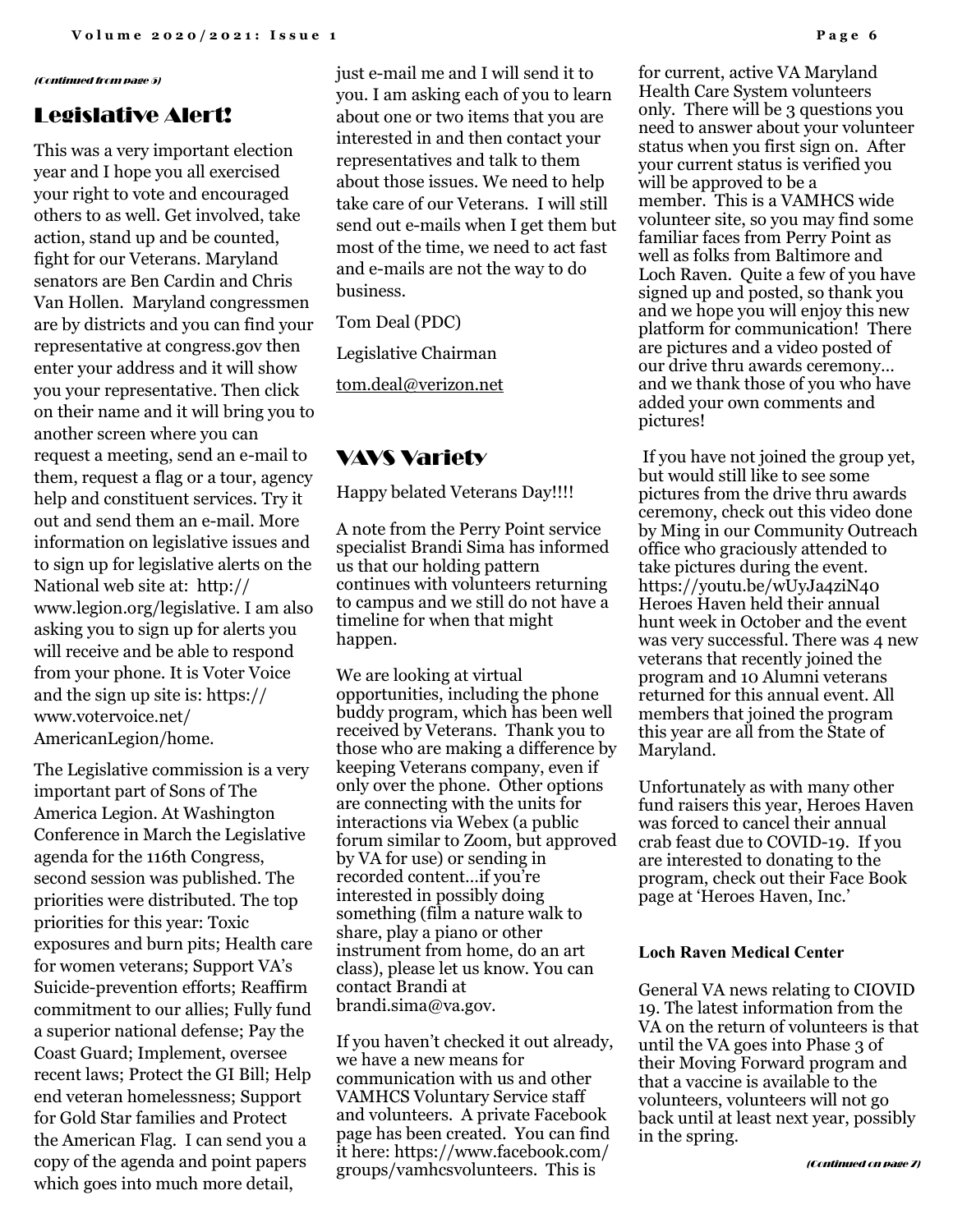#### (Continued from page 6)

Don't forget to get your flu shot and stay healthy.

To help the residents at the Loch Raven VA celebrate Veterans Day, the Detachment and Maryland and Parkville Squadron #183 have procured a variety of books from Legion Emblem Sales for distribution to all of the residents in support of a virtual celebration.

Bob Filippi—Liaison

# Charlotte Hall Veterans Home

"*the only Veterans Home in the state"*

In order to mitigate the spread of COVID-19 and protect the residents and staff, the CHVH continues the precaution of limiting activities outside and within the facility. Residents will not be attending dinners and other functions outside the Home and visitors/volunteers will be limited. The Southern Maryland District monthly bingos will resume as soon as these precautions are lifted.

As of the report on Friday, October 23, no new cases of Covid-19 were reported. Overall, the CHVH is reporting 211 cases of COVID-19 and 51 deaths among the residents and 103 cases of COVID-19 among the staff.

The CHVH is the only Veterans Home in the state of Maryland. Even though the Home has cancelled all activities, donations are still needed. If you would like to make a donation to the CHVH, check out the website, www.charhall.org.

For God and Country,

Dave Tatman

CHVH Representative

[tatman\\_david@comcast.net](mailto:tatman_david@comcast.net)

301-645-1537

#### **Warrior's Standing Strong, Inc.**

It is safe to say, 2020 was not the best year for any organization. WSS will be establishing a new agenda for 2021. We will resume our planning in January 2021. It is our wish that we will continue to be supported for all the wonderful things we do for our Veterans. We hope

and pray everyone continues with good health. There are a few with family members who have health issues. Please keep them in your thoughts and prayers throughout the Holiday season. God Bless everyone and continues to wash your hands!

Ray Edwards

President

Warriors Standing Strong, Inc.

(410) 215-9354

[rayjred@verizon.net](mailto:rayjred@verizon.net)

I want to thank everyone for their continued efforts supporting our veterans during these challenging times. Despite the restrictions, the Sons of The American Legion have developed innovative and unique ways to assist our veterans.

VAVS Chairman

Joe Lohman 3rd Vice Commander Squadron60@verizon.net

### Chaplin's Corner

I first wish to say "Thank You" to Past Detachment Chaplain Bill Yeagy for a job well done. " BRAVO ZULU " I have big shoes to fill.

We start this new 2020-2021 year slightly better off but we must all remember we are still in the midst of COVID-19 Pandemic. Every one of us needs to take care of ourselves, our family and friends. I wish to remind everyone that we are all in this together and no one should

stand alone during this time. If there is something you need, ask for help. By following Detachment Commander Manzo's slogan for this year, we will continue to be, " Son's Stronger Together".

A friend of mine passed over a small note of encouragement to me that I wish to share with you.

Charlie Chaplain Lived 88 years and he left us 4 statements:

1. Nothing is forever in this world, even our problems.

2. I love to walk in the rain because no one can see my tears.

3. The most lost day in life is the day we don't laugh.

4. Six of the best doctors in the world are:

Sun - Rest - Exercise - Diet - Self Respect - Friends

--Keep them in all stages of your life and enjoy a healthy life.

If you see the moon, you will see the beauty of God...

If you see the sun, you will see the power of God...

If you see a mirror, you will see God's best creation. So, believe it.

Life is just a journey! So, live today!

Tomorrow may not be.

Please remember to forward me the names of those who are sick or those who have passed.

For God and Country, Detachment Chaplin



Michael Obremski

usnavyBB62@gmail.com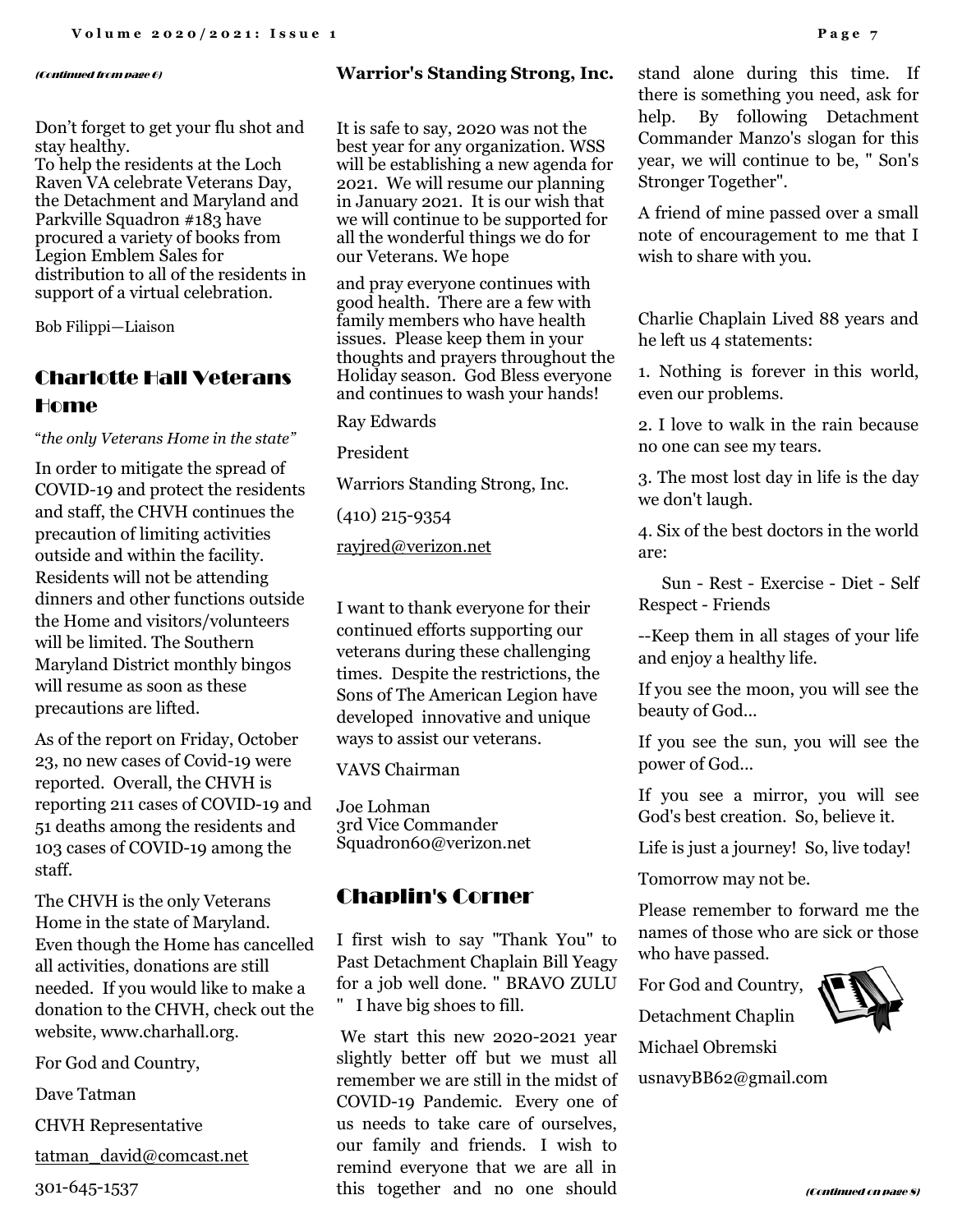(Continued from page 7)

# Time and Place Committee

Our 48th Annual Convention planning is under way.

Well the best laid plans have us going back to Hunt Valley!! You may begin contacting them today to place your reservations. Mention Sons of The American Legion when you contact them.

The details for all of the events taking place during the convention weekend, such as; Horseshoe, Kornhole, Bowling, Golf and Superstar events will be detailed in the convention packages being distributed shortly after the new year and will be updated on our website www.mdsal.org.

Looking for ideas and volunteers to support our junior members. We traditionally have a pizza party on Friday Night along with SAL training for the older juniors and activities for the younger ones, but we run short on volunteers and new ideas. If you have ideas, or are able to help during the convention weekend, please reach out to me or Bill Stem. No one will be turned away and we're always looking for new ideas.

Looking forward to another great convention!

For God and Country,

Bill Hill

Chairman

# Western Maryland Tribune

Greetings WMD,

So far this year it's been a little tough trying to get together with everyone due to the pandemic. I hope everyone is well and adapting. I am working on scheduling meetings that can accommodate these trying times in order to continue to communication what is going on in our detachment and district. The next meeting that I have scheduled is for Sunday December 6th at Post #239 in Cascade Md. @ 1:00 pm. Please try to attend, we have had very low attendance in the past and need all the support we can get.

The WMD has the largest membership in the state and we are currently in seventh place for membership! We need to do better so please let's keep working hard, I know we can do better. Last year our WMD came in second with our membership but I truly believe we can do better and come in first this year, but we need everyone on board.

Is all our squadron's working on transmittals for membership? If not, you really need to make a point to attend this next meeting so we can get you up to date and firsthand information on how you can do membership through electronic filing. I added my phone number (410-598-3168) and email address (clavell276@gamil.com) in the last Pride, and no one responded so I can only assume that everyone is up to date on everything. Again, if not please attend the December meeting in Cascade Maryland for more details/information.

I am currently working on getting the "2021" meeting place and date and hopefully will have the details to pass on for the next Pride article.

Have A Safe and Happy Holiday Season

Thank you, WMD Commander, Tom Clavell

### Northern Central News

First Things First,

I would like to thank Reisterstown squadron 116 for hosting my first NCD meeting as District commander.

Northern Central District as of this article is holding first place in membership in the Detachment. Let us keep up the good work. Talk to your members not paid yet and get their dues in. It will not be long before the NCD rally. You will have an opportunity to achieve awards, but you need to get those renewals in. Remember we must work to achieve 100%.

As the holidays are approaching, I hope each legion family member thinks of a Deployed, sick or wounded veteran unable to be home and celebrate with their family. Sending holiday wishes in a greeting card can lift the spirits at this time.

Finally, Toys for Tots! This program is a pet of mine. I have been involved in supporting Toys for Tots since my time in the Marines. Just one new unwrapped toy can make a difference in a child's holiday. Let us start a collection effort in each squadron to make a boy and girl happy this holiday season.

Yours in Service,

NCD Commander Bill Yeagy 443-619-8797

## South Eastern Shore District

We are in slow motion in our district. With Covid-19 and several members having underlined health issues, we will reduce the number of our meetings until we are in the clear. We have several fundraisers from last year that have been carried over. We have a beautiful set of Korn Hole boards and a wagon of cheer, both to be given away at this year's convention.

There are wonderful events throughout our district supporting Veterans this year. Please keep those Veterans serving overseas and around the world, in our thoughts and prayers this holiday season. Let us not forget those who are in hospitals and who are home recovering from injuries and illnesses, both physical and mental. From the members of The South Eastern Shore District,

Please have a wonderful and safe Thanksgiving. Please try and help those in need. The Christmas Season (Continued on page 9)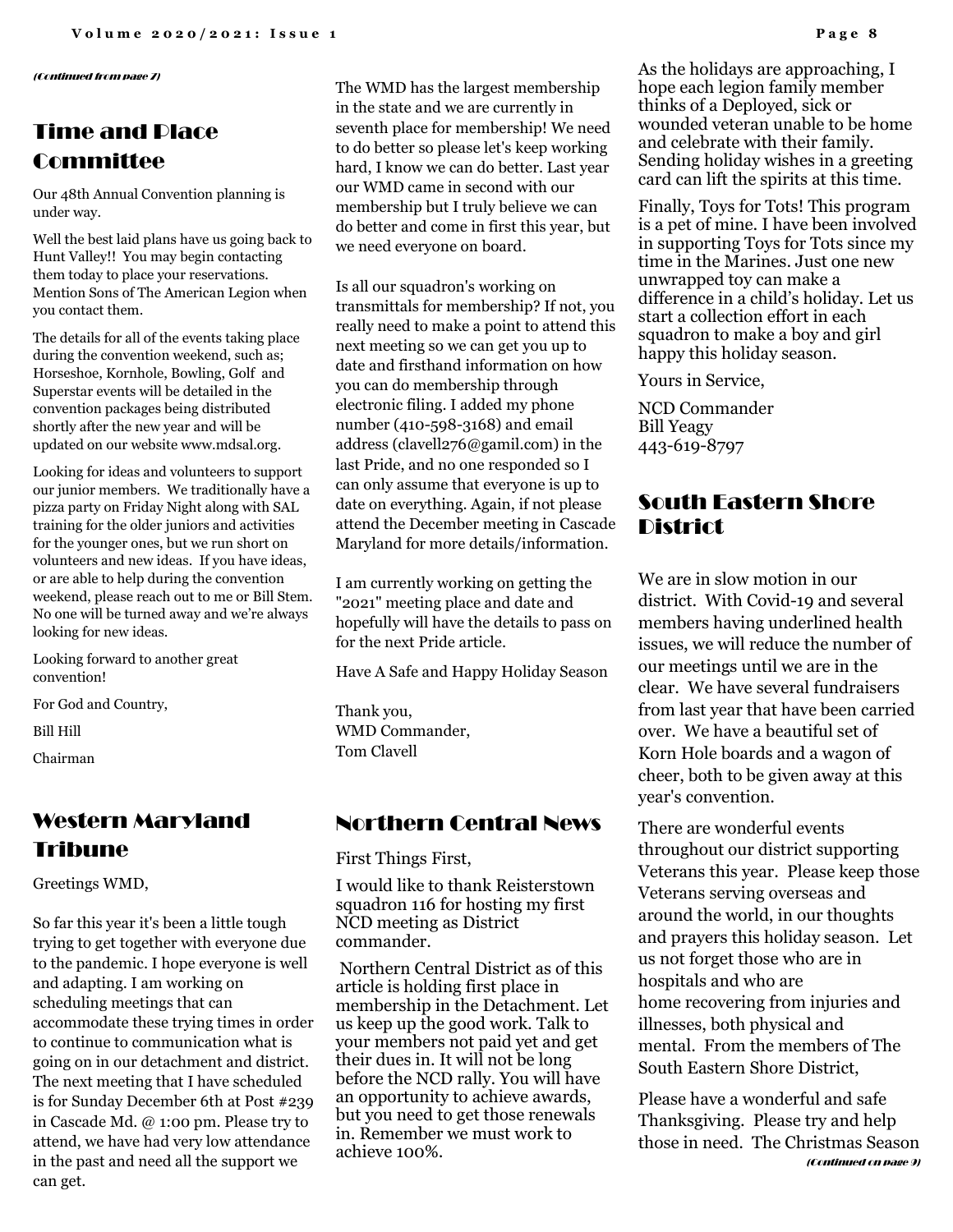#### (Continued from page 8)

will be here shortly after. Have a Blessed Christmas Holiday and let's pray the New year will be happier, safer and brighter. Keep washing your hands!

Leon Miller Commander South Eastern Shore District

(443) 3559-4506

### NEC Update!

To All,

First off let me thank you all for electing me as your NEC at our convention. I promise only one thing and that is to do the best job that I possibly can. On the same day that our convention in Ocean City was held, we had a virtual NEC meeting with the National Commander and other officers being in Indiana with very much success.

There were several resolutions discussed and reports from each Commission. One item to note is that all National officers are keeping their same positions for the administrative year 2020-2021. During the meeting we were greeted by the National American Legion Commander and the National American Legion Aux President, bringing us greetings and wishing the SAL great success for next year.

Let me Thank our past NEC Jeff Seiler for his help and guidance as his alt last year. Looking forward to a new year.

For more information about our organization from a National view, please go to [www.legion.org/sons](http://www.legion.org/sons) and check out all of the great programs of The American Legion we support and get a glimpse into how others across the country support the Sons of The American Legion.

Yours in Service,

Dave Hullihen (PDC)

Nat'l Executive Committeeman (NEC)

### **Commander's Challenge**

All, Detachment Commander Bob Manzo and the Detachment Vice-Commanders have issued a Challenge this year and continues for the next two years concluding with the 50<sup>th</sup> Anniversary Convention. I want to explain how *every* Squadron or District can meet the challenge. Commander Manzo's project is "Supporting Our Citizen Soldiers" and his motto is *"Sons Stronger Together".* 

The goal is to continue to raise awareness for the Four Pillars of The American Legion. And to those who do not know they are: *VA&R, Children and Youth, Americanism, and National Security.*

The challenge is fairly simple, *Americanism, Children & Youth and the VA&R portions of the Four Pillars requires a monetary donation of \$1 per member based on your respective squadron's previous year's membership at the designated cut-off date for each pillar made payable to the Detachment of Maryland There will be a requirement of at least a \$50 minimum donation with a \$250 maximum donation toward each pillar depending on your squadron membership, i.e., if your squadron has 60 members you will make a donation totaling \$180-\$ 60 for each pillar.* 

*National Security: Squadrons will Honor a Police Officer or Fire Fighter in your area for their service to the community. One entry per Squadron. One winner will be chosen from each District and sent to Detachment where one winner will be selected for Police Officer/Fire Fighter of the Year and presented at Detachment convention in June. The winner will receive the Dave Barr Memorial Trophy:*

Plain and Simple:

- 1. Americanism: Donation based upon squadron membership.
- 2. V A&R: Donation based upon squadron membership.
- 3. C & Y: Donation based upon squadron membership.

4. National Security: Submit a Police Officer/Firefighter of the year.

The four pillars are what The American Legion is based upon, and we need to make sure we are doing our part to teach more about these four pillars. For each Squadron, District, or others meeting the Commanders Challenge they will be honored by receiving 2 gratis tickets to the 50th Anniversary Gala. After completing the challenge in year two, an additional 2 gratis tickets to the 50th Anniversary Gala will be rewarded and then after year three and for completing the challenge for three consecutive years an additional four (4) tickets for the 50Th Anniversary Gala will be awarded resulting in the potential reward for meeting the Commander's Challenge of 8 tickets for the 50th Anniversary Gala. When you have met the requirements of the Challenge for all four pillars you will need to verify completion with Chairman, Karl Kibler. Do not wait until the end of the year to validate, when you have completed the challenge send in the information and you be notified you have met the challenge. Posts and Auxiliary Units may also participate in the "Commander's Challenge" utilizing the same criteria and receive the same awards.

*On behalf of Commander Manzo and the Vice-Commanders, I want to Thank You for participating in the "Commanders Challenge"* 

*Yours in Service,* 

*Karl Kibler* 

*Email: homer51@comcast.net 410-829-9317*